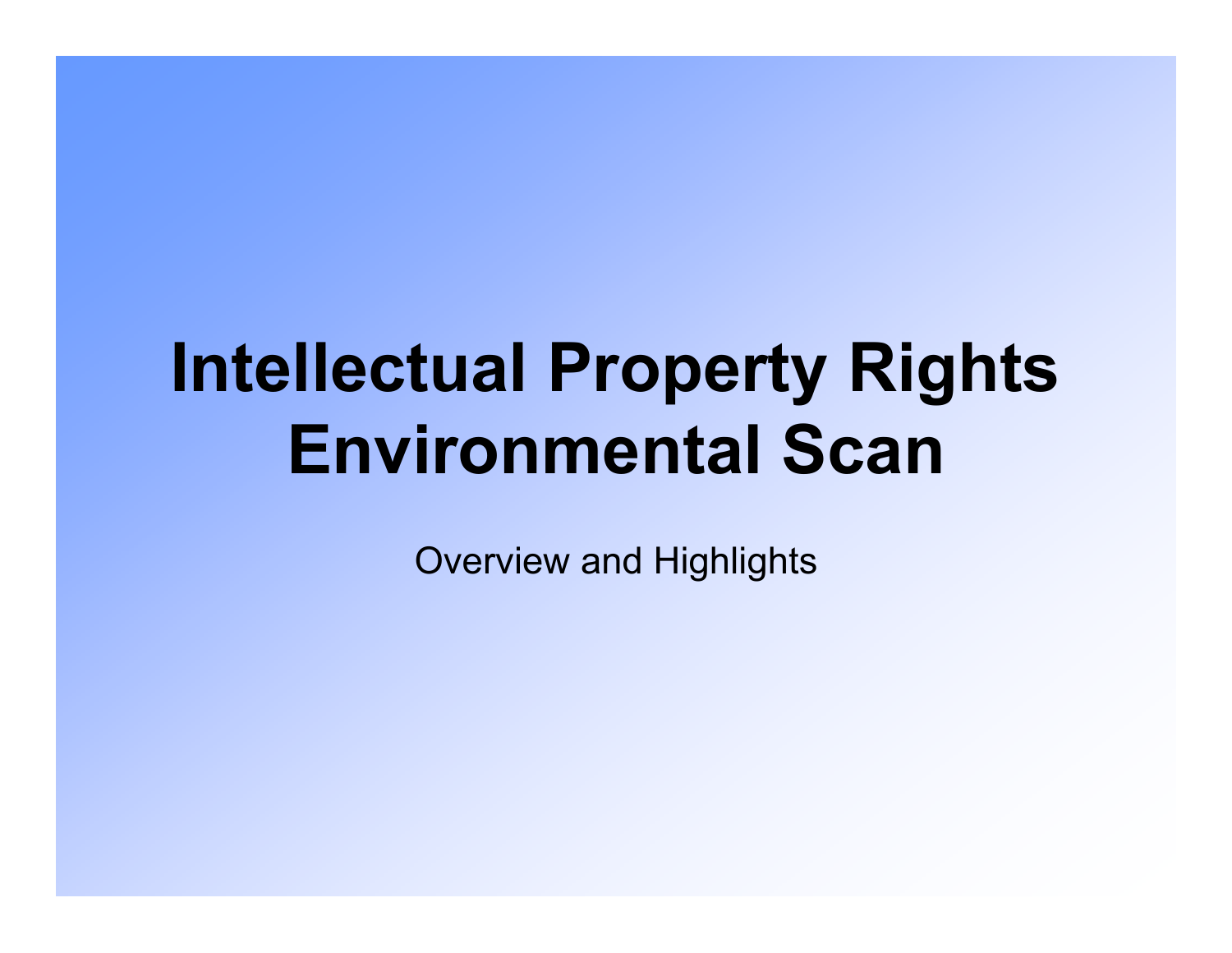#### **Method and Scope**



The Scan was conducted over a six-week project with the goal of providing an overview of groups opposing intellectual property rights (IPR) for medical innovation and highlighting some of the key players and their activities.

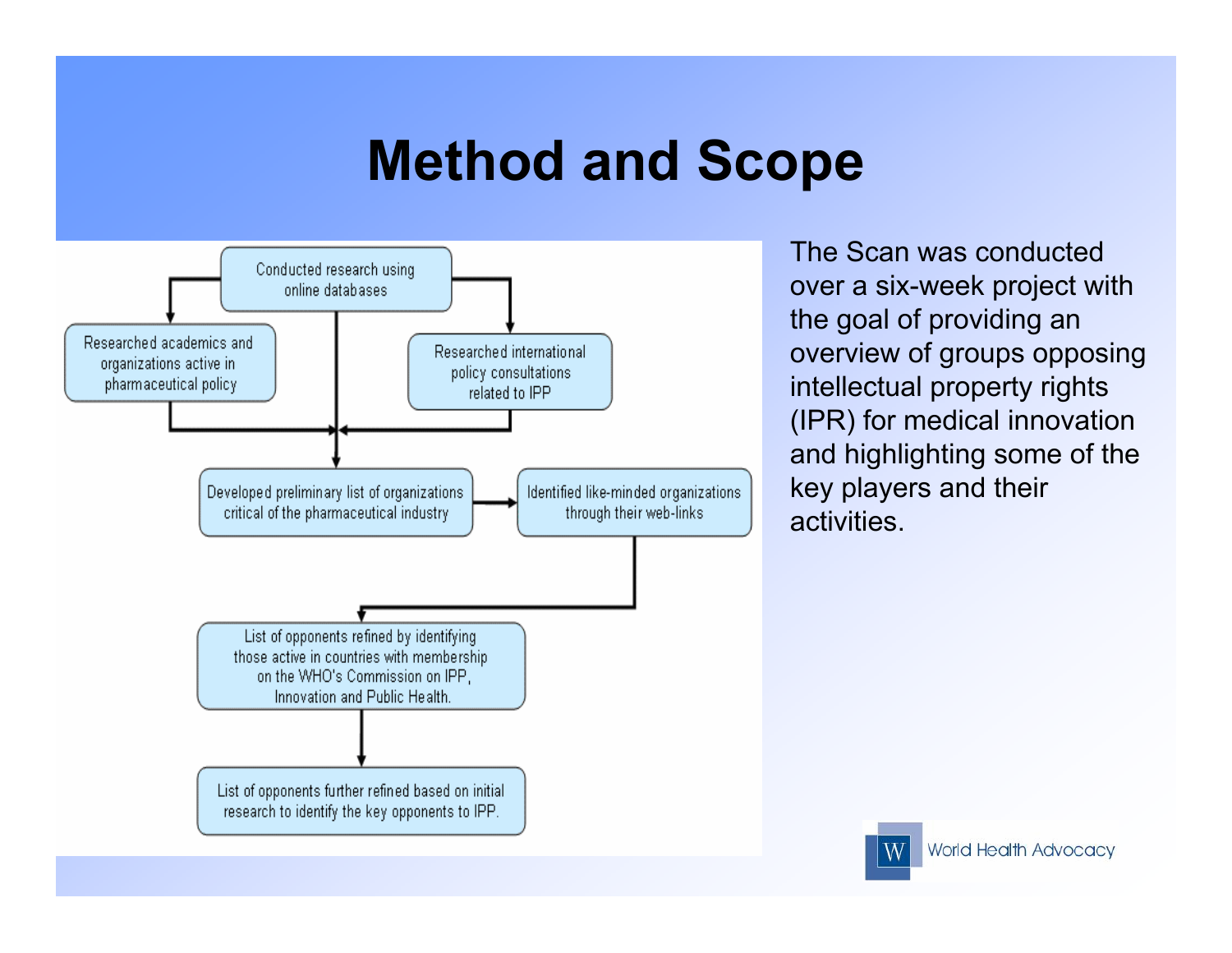#### **Method and Scope**

#### **Scope**

The scope of this scan is limited to NGOs with an advocacy role and with adequate financial resources to garner attention and to become meaningfully engaged in influencing public policy.

#### **Methodology**

Initial research focused on various on-line databases and select reports from national and international government commissions. From this, a preliminary list was developed of organizations actively opposing intellectual property rights for pharmaceutical innovation.

Further research into these organizations and the extent and impact of their activities helped to identify 15 organizations to be researched in greater detail.

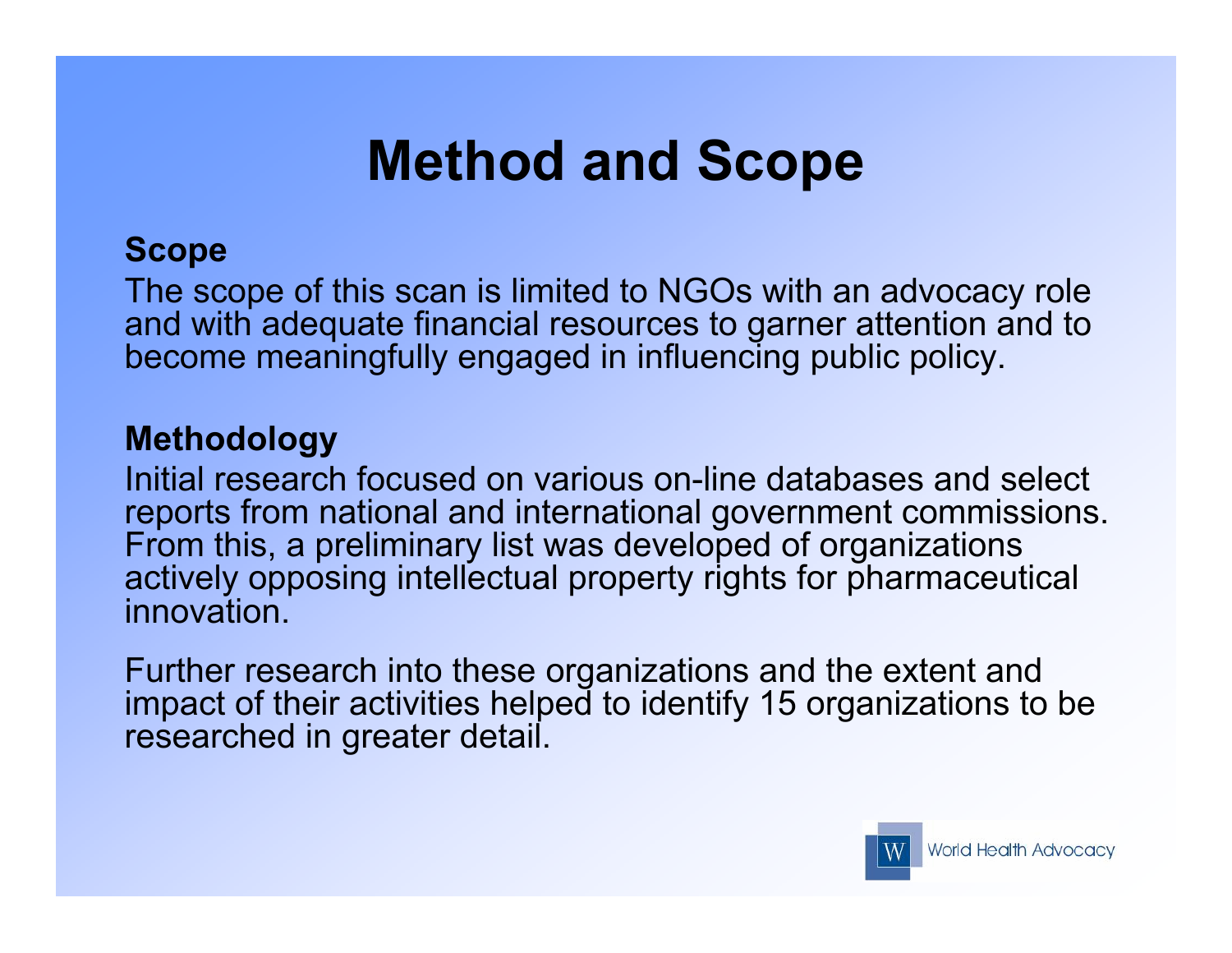# **Organizations Reviewed**

Of the 96 organizations initially researched for this IPR Environmental Scan, 15 were selected for detailed review. They include:

- $\blacksquare$  3D  $\rightarrow$  Trade Human rights Equitable economy (Switzerland)
- $\blacksquare$  ACT UP NY (USA)
- **EXECT:** Action Aid (South Africa)
- ! Aids Law Project (South Africa)
- ! Canadian HIV/AIDS Legal Network (Canada)
- ! CPTech (USA, Switzerland, UK)
- **E** Essential Action (USA)
- **Essential Inventions (USA)**
- ! European Public Health Alliance (EPHA) (Belgium)
- **E.** Health Action International (Netherlands)
- **E** Health Gap (USA)
- **EXECONOMY International** (USA, Switzerland, UK)
- ! Médecins Sans Frontières (MSF)
- ! Oxfam International (UK, USA, Netherlands, Switzerland)
- **Third World Network (Malaysia)**

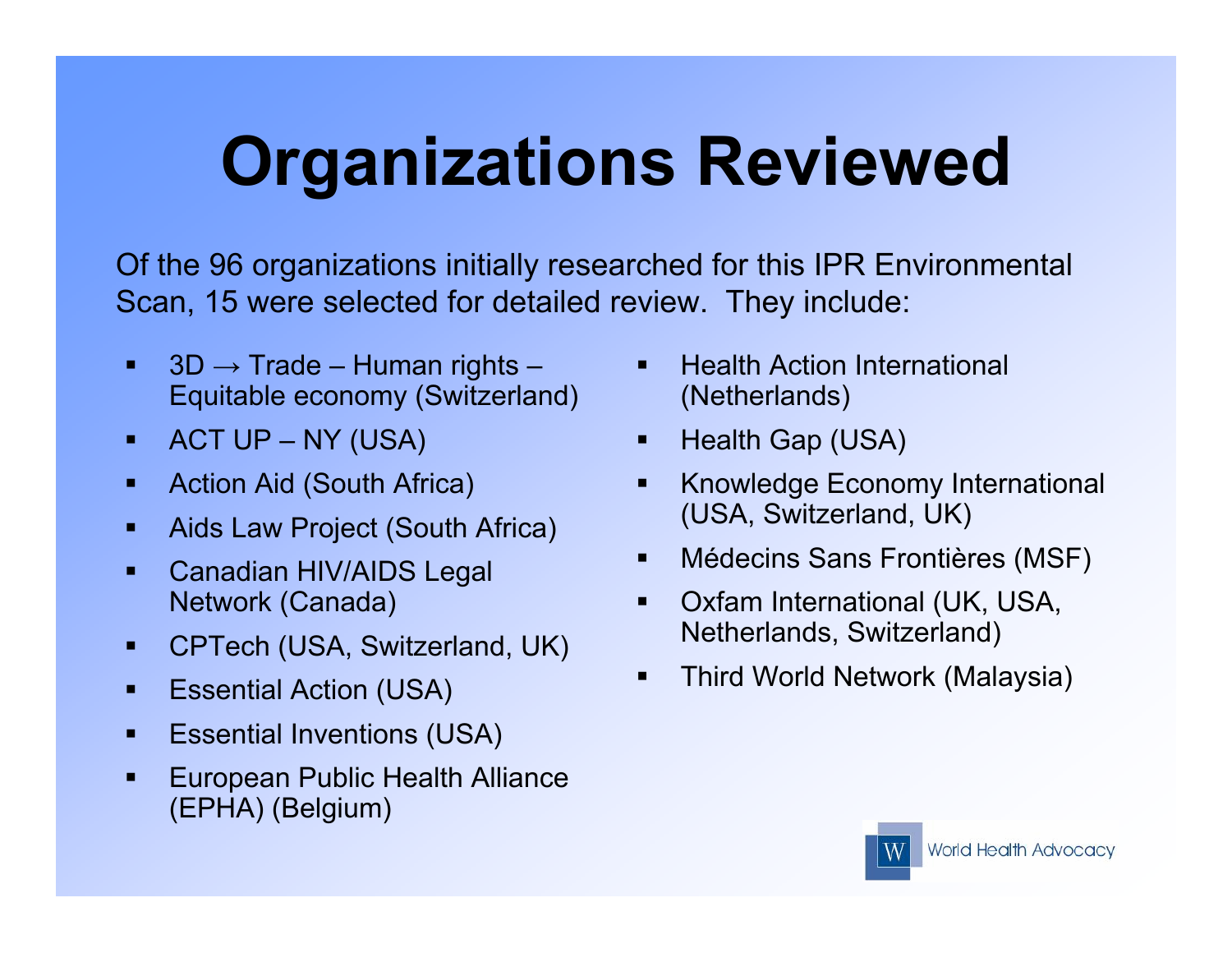## **Key Findings**

- 1. Opponents to IPP are well organized and have a strong network of allies
- 2. Opponents to IPP are well funded
- 3. Opponents to IPP have influenced WHO's IGWG Draft Global Strategy and Plan of Action on Public Health, Innovation and Intellectual Property
- 4. Many organizations opposed to IPP are inter-related
- 5. Opponents to IPP employ a variety of tactics to achieve their goals

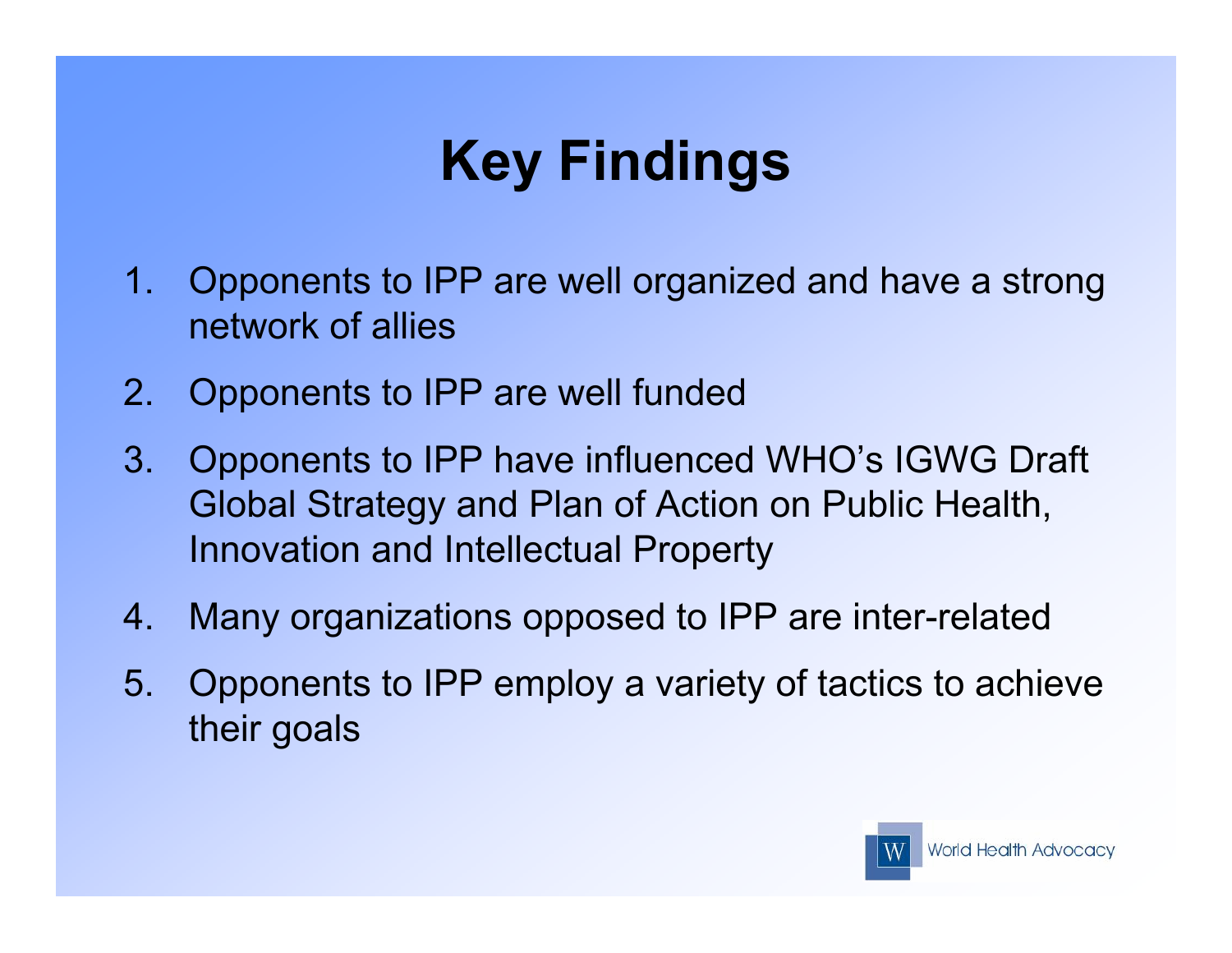### **1. Opponents are well organized**

- **. The majority of the NGO's identified in this scan have** formal alliances or partnerships of convenience with a wide range of organizations involved in issues related to health, poverty and access to medicines.
- ! Oxfam alone has partnered with **3,250 organizations** around the globe.

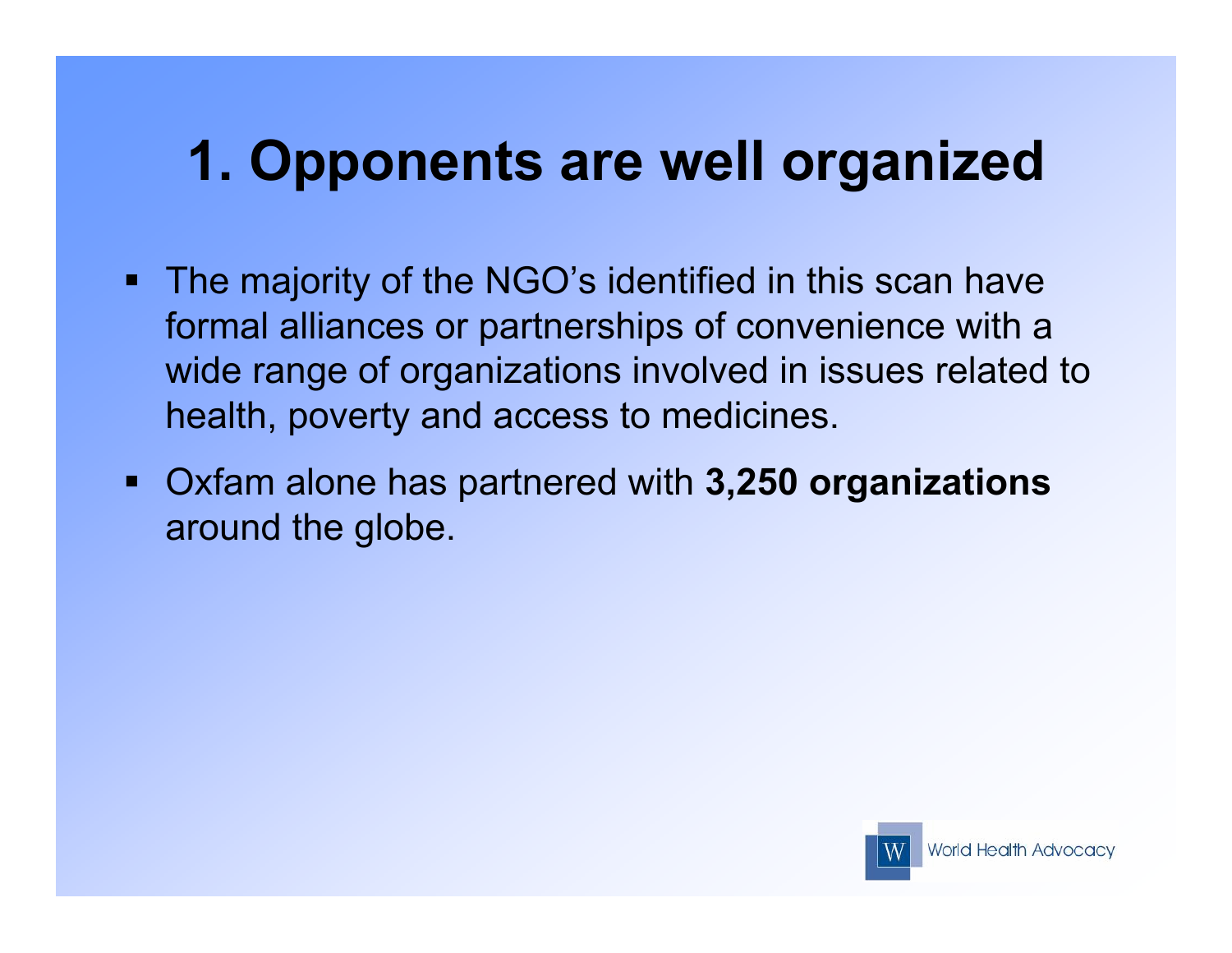### **2. Opponents to IPP are well funded**

- The combined annual income of the 15 key opponents identified in this scan is approximately US \$1.4 billion.
- ! While only a portion of this total funding is directed towards IPP-related initiatives, these organizations have significant resources to fund an extensive campaign to weaken global patent protection for medical innovation.
	- *Doctors Without Borders (MSF) spends \$21 million annually on "awareness raising", much of which is focused on access to medicines.*
	- *Oxfam spent \$82 million on a "right to be heard" campaign in 2004/05 and is very active on trade and IP issues.*

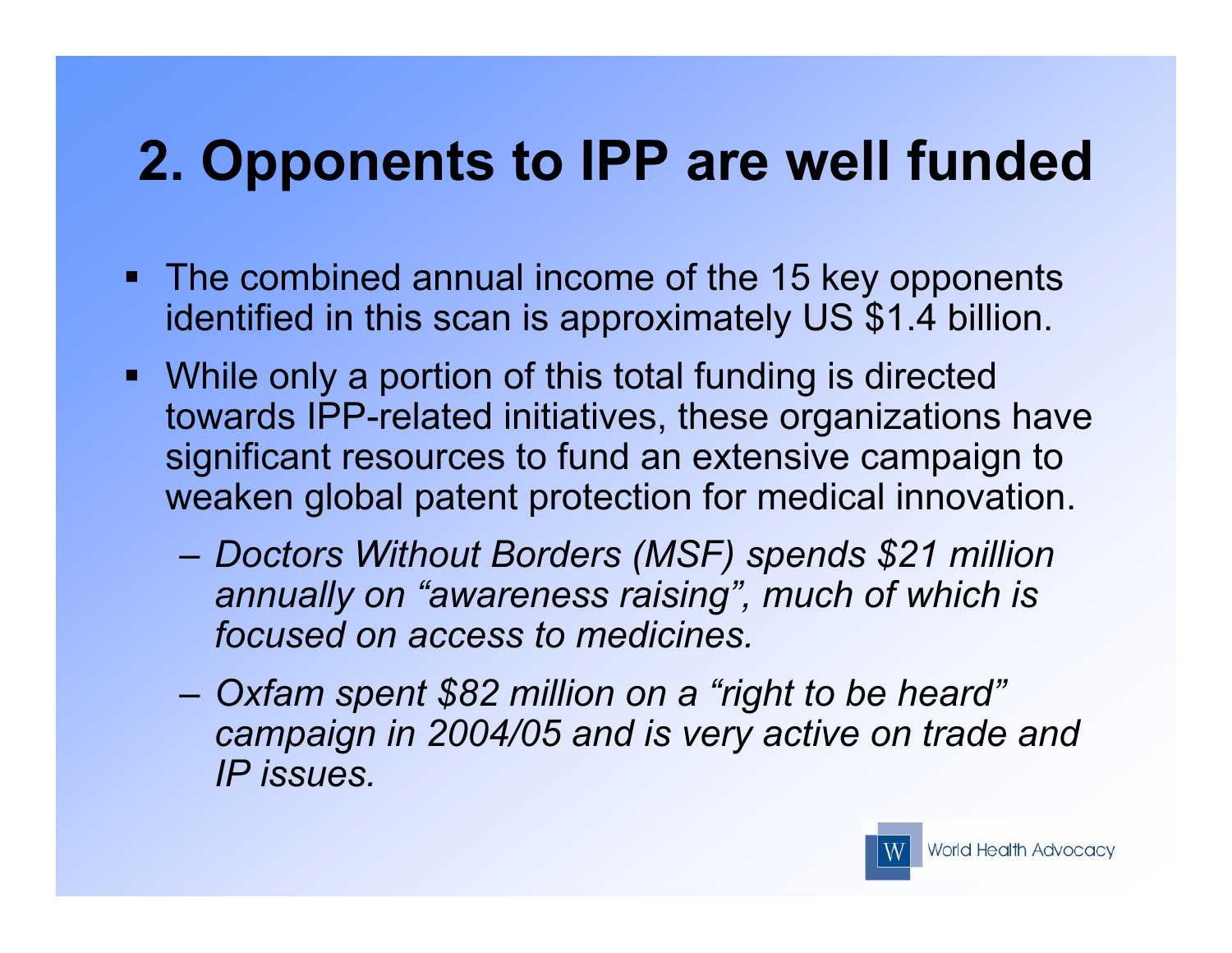### **2. Opponents to IPP are well funded**

- **If these organizations spend only 3% of their total** funding to advocate against intellectual property rights, US \$43 million would be spent annually by these 15 key organizations.
- The amounts and sources of funding for opponents to IPP vary significantly between organizations.
- **I** Major sources of funding include:
	- *Government grants*
	- *Private Foundations*
	- *Individual donations*
	- *Corporate donations*

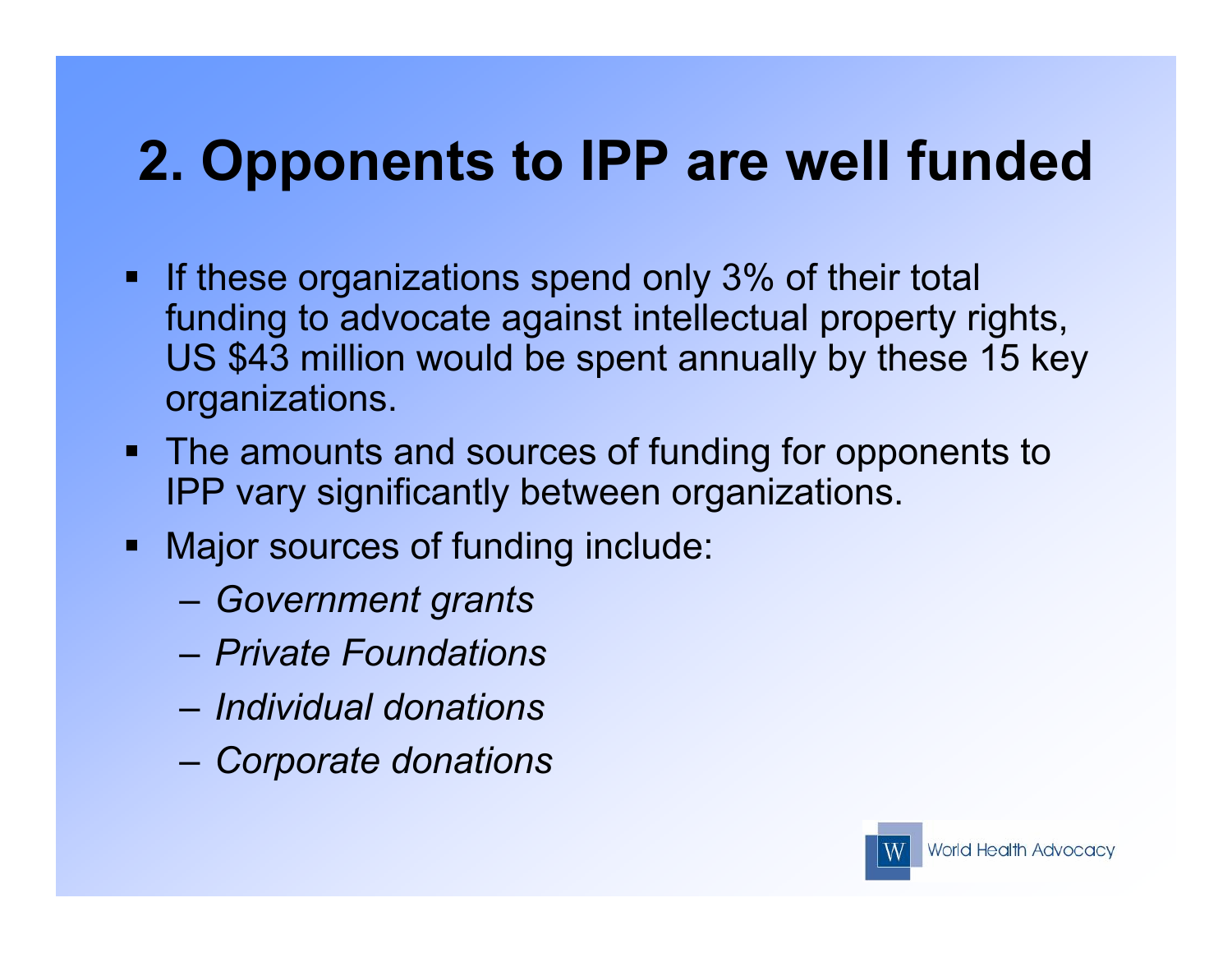### **3. There are many opponents**

- ! In an initial web-search of the global IP environment, **approximately 100 organizations were identified** that express views in opposition to the pharmaceutical industry on IPP matters.
	- *The number of NGO's that support weakening patent protection could well number in the several hundreds.*

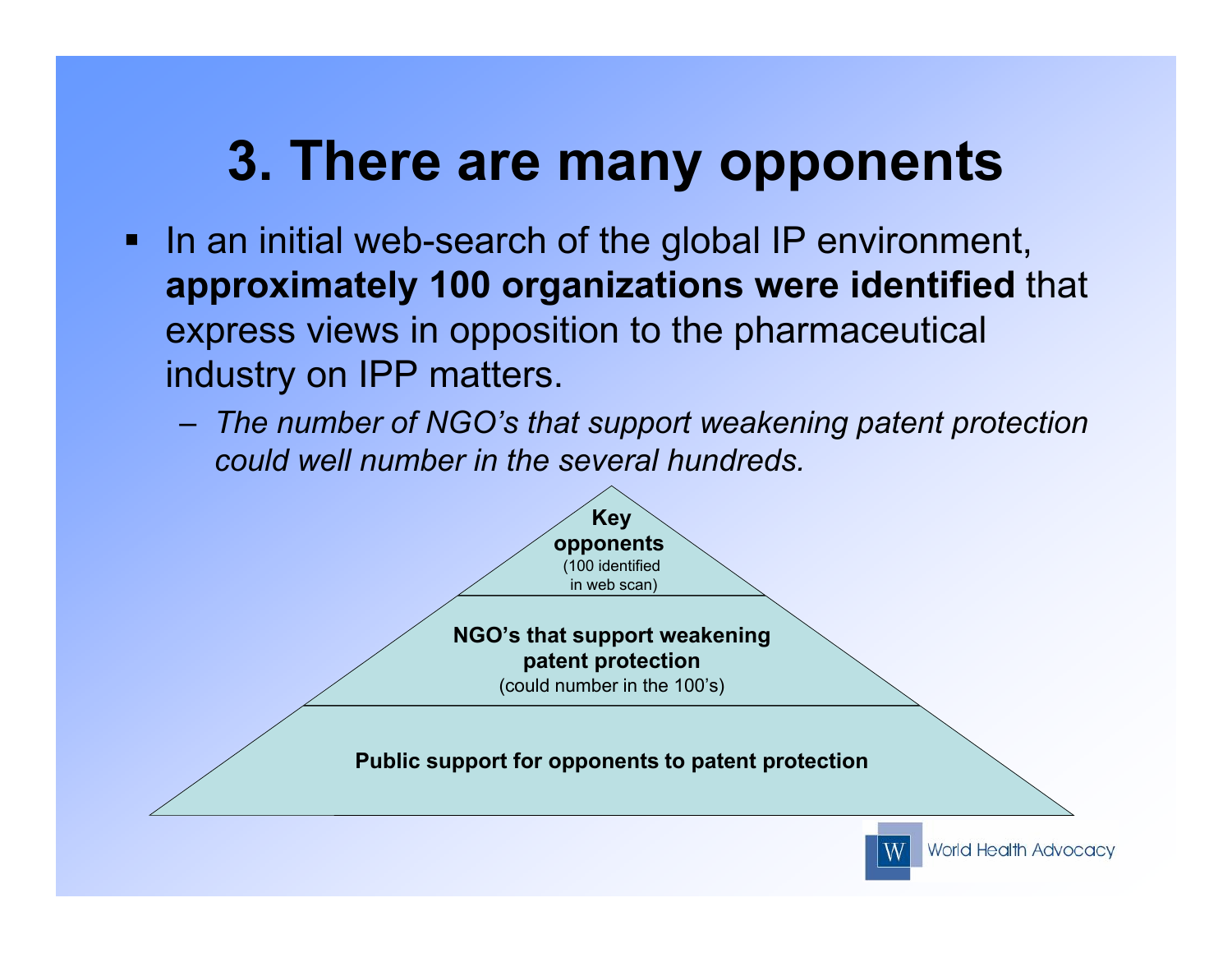## **4. Opponents have influenced WHO's IGWG Draft Global Strategy on IPP**

! Many items raised in submissions from key opponents to IPP are reflected in the IGWG draft plan, particularly relating to global research and development.

#### **Opponent Position**

KEI Position – recommends that patent owners voluntary license inventions to generic producers, or that governments issue compulsory licenses to facilitate generic production of medicines.

This could be done most efficiently through the creation of patent pools or other methods of collective management of intellectual property rights.





#### **Draft IGWG Plan Elements**

6.3 d) Take necessary legislative steps in countries with manufacturing and export capacity to allow compulsory licensing for export consistent with the Agreement on Trade- Related Aspects of Intellectual Property Rights and the Doha Declaration on the TRIPS Agreement and Public Health

4.3 Develop mechanisms to manage intellectual property in order to promote transfer of and access to key technologies.

(a) Promote patent pools of upstream and downstream technologies

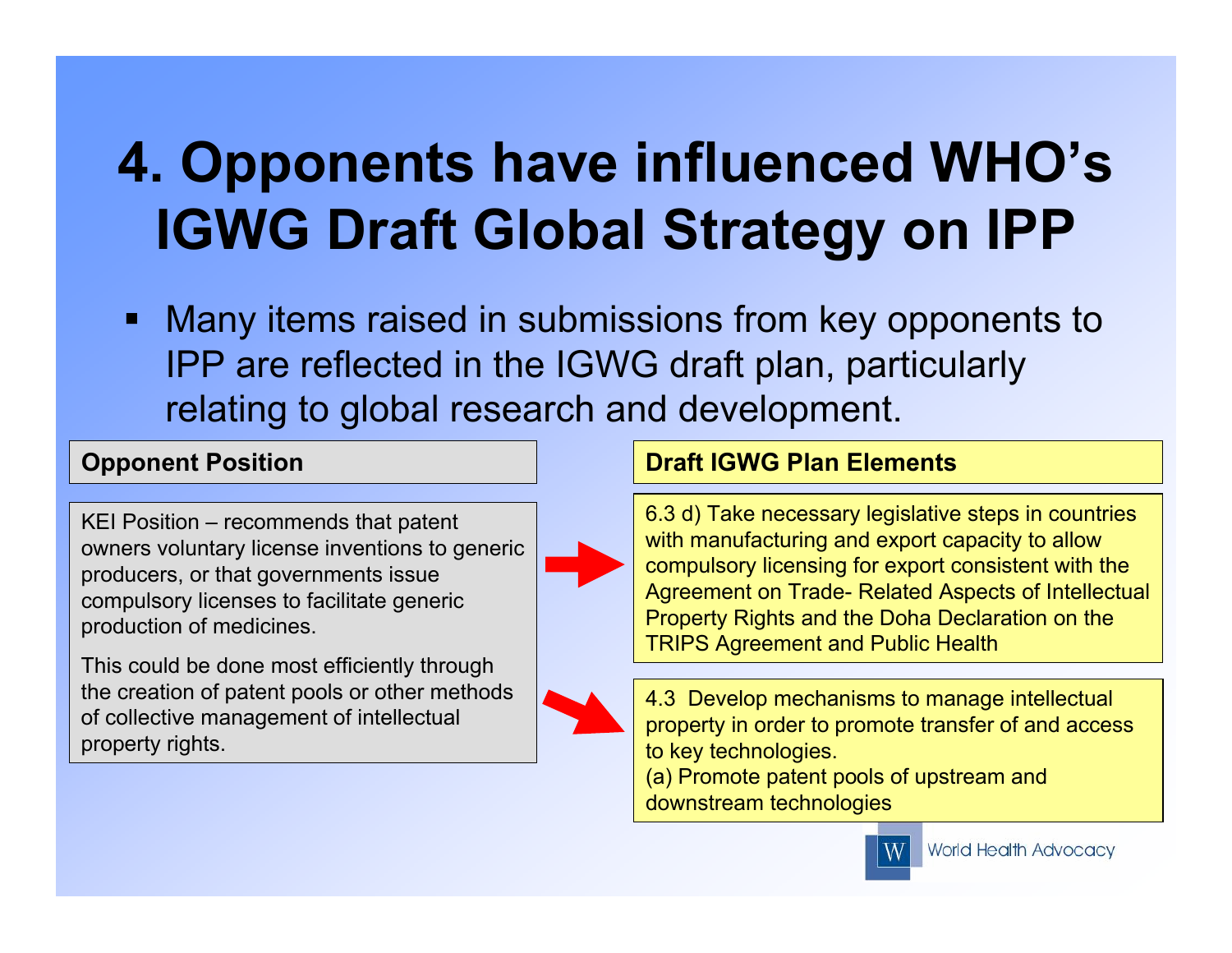#### **5. Many opponents are inter-related**

- **Example 1 Some key members of these** organizations opposed to IPR are typically affiliated with a number of inter-related groups.
- **One particularly illustrative** case involves Knowledge Ecology International (KEI) and the Consumer Project on Technology (CPTech).
	- *They share the same contact information and are both directed by James Love.*